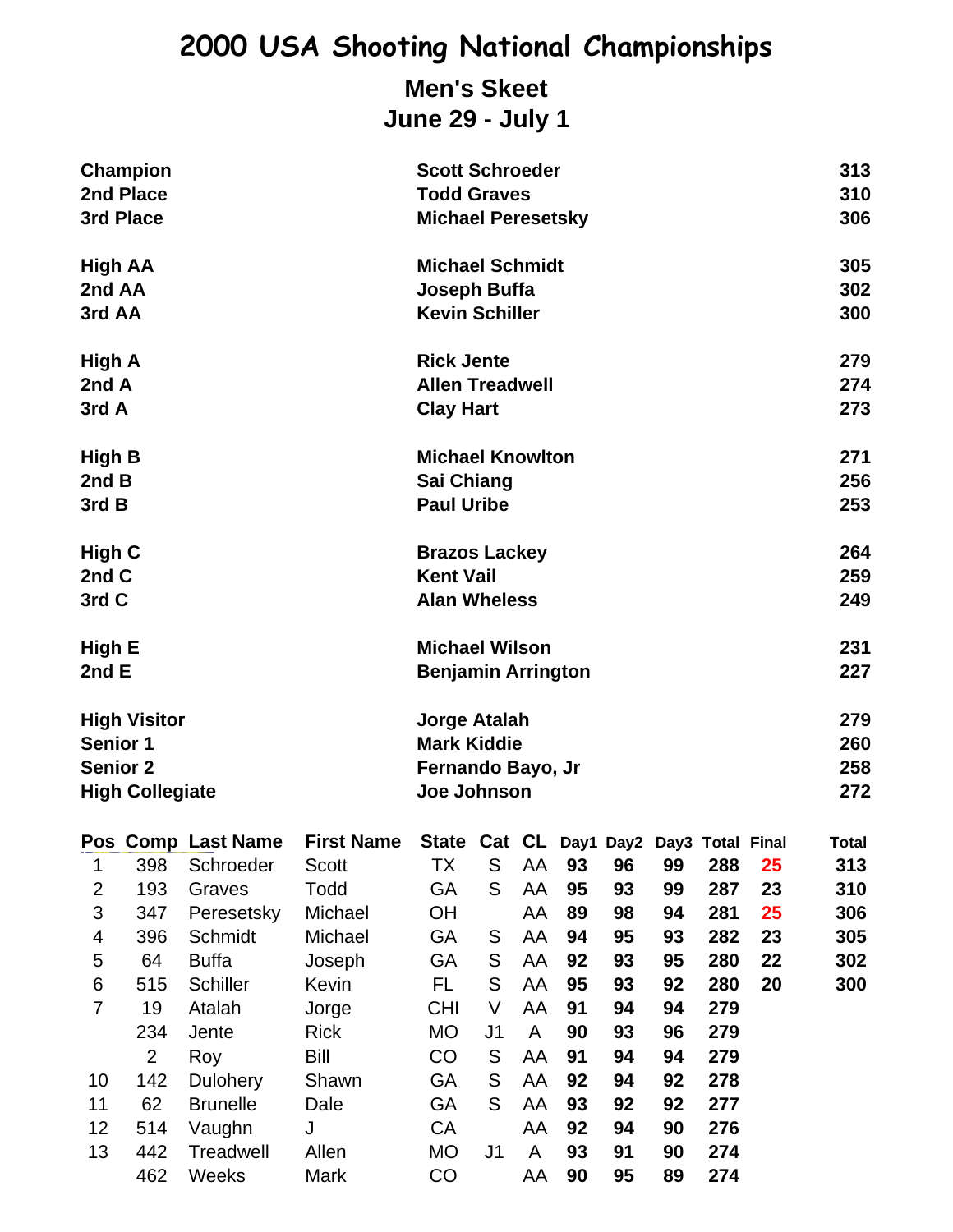| 15 | 138 | <b>Duarte</b>   | Diego          | WI         | V              | Α              | 92 | 90 | 91         | 273 |
|----|-----|-----------------|----------------|------------|----------------|----------------|----|----|------------|-----|
|    | 207 | Hart            | Clay           | ТX         | J <sub>1</sub> | A              | 87 | 92 | 94         | 273 |
| 17 | 236 | Johnson         | Joseph E       | IL         | U              | AA             | 87 | 91 | 94         | 272 |
| 18 | 306 | <b>Marrs</b>    | Tom            | ТX         |                | A              | 84 | 93 | 94         | 271 |
|    | 500 | Souter          | <b>Charles</b> | VA         |                | A              | 85 | 94 | 92         | 271 |
|    | 420 | Sotowa          | Randy          | CA         | J1             | A              | 91 | 91 | 89         | 271 |
|    | 266 | Knowlton        | Michael        | <b>TN</b>  |                | B              | 89 | 91 | 91         | 271 |
| 22 | 331 | <b>Naatjes</b>  | Anthony        | GA         | S              | AA             | 88 | 92 | 90         | 270 |
| 23 | 5   | Aitken          | Richard        | CO         |                | A              | 89 | 90 | 90         | 269 |
| 24 | 342 | Osborn          | <b>Brian</b>   | VA         |                | AA             | 87 | 90 | 91         | 268 |
|    | 58  | <b>Brickner</b> | Michael        | GA         |                | A              | 87 | 90 | 91         | 268 |
| 26 | 512 | Washmon         | <b>Duke</b>    | TX         | U              | AA             | 88 | 90 | 88         | 266 |
| 27 | 378 | Romero          | Juan           | <b>GUA</b> | V              | AA             | 89 | 87 | 88         | 264 |
|    | 275 | Lackey          | <b>Brazos</b>  | <b>TX</b>  | J <sub>2</sub> | $\mathsf C$    | 88 | 87 | 89         | 264 |
| 29 | 511 | Kiddie          | Mark           | OH         | S <sub>1</sub> | A              | 85 | 87 | 88         | 260 |
| 30 | 453 | Vail            | Kent           | CA         | J <sub>2</sub> | $\mathsf C$    | 85 | 85 | 89         | 259 |
| 31 | 36  | Bayo Jr.        | Fernando       | GA         | S <sub>2</sub> | A              | 89 | 82 | 87         | 258 |
|    | 9   | Anderson        | Gerald         | CA         |                | AA             | 88 | 84 | 86         | 258 |
| 33 | 87  | Chiang          | Sai            | CA         |                | B              | 85 | 86 | 85         | 256 |
| 34 | 501 | Romero          | Francisco      | <b>GUA</b> | V              | AA             | 82 | 89 | 84         | 255 |
| 35 | 517 | Uribe           | Paul           | GA         | U              | B              | 86 | 86 | 81         | 253 |
| 36 | 466 | <b>Wheless</b>  | Alan           | TX         | J <sub>2</sub> | C              | 84 | 84 | 81         | 249 |
| 37 | 232 | Taratini        | Nicolo         | <b>NY</b>  | J <sub>2</sub> | $\mathsf C$    | 77 | 84 | 87         | 248 |
|    | 205 | Hare            | Hal            | <b>OH</b>  | S <sub>1</sub> | B              | 86 | 80 | 82         | 248 |
| 39 | 117 | Davis           | Payton         | <b>TX</b>  | J <sub>2</sub> | $\mathsf C$    | 79 | 83 | 85         | 247 |
|    | 264 | Kishiyama       | Ted            | CA         |                | A              | 78 | 85 | 84         | 247 |
| 41 | 141 | Dugan           | Don            | ID         |                | A              | 75 | 83 | 88         | 246 |
| 42 | 445 | Tukakosi        | H. Joe         | CA         | J2             | C              | 72 | 86 | 84         | 242 |
| 43 | 164 | Fong            | Ken            | CA         | S <sub>1</sub> | C              | 80 | 83 | 78         | 241 |
| 44 | 265 | Knecht          | Adam           | NE         | J2             | C              | 76 | 82 | 82         | 240 |
| 45 | 433 | Taylor          | Dustin         | TX         | J3             | C              | 80 | 77 | 82         | 239 |
|    | 94  | Collias         | Casey          | GA         | J2             | D              | 77 | 82 | 80         | 239 |
| 47 | 513 | Pinto           | Michael        | OK         |                | AA             | 79 | 77 | 82         | 238 |
|    | 41  | <b>Beery</b>    | Michael        | <b>OH</b>  | S <sub>1</sub> | $\mathsf C$    | 72 | 85 | 81         | 238 |
| 49 | 106 | Curran          | Thomas         | OR         | S <sub>2</sub> | $\mathsf C$    | 75 | 76 | 83         | 234 |
|    | 353 | Pinkston        | Rod            | GA         | S              | AA             | 77 | 78 | 79         | 234 |
| 51 | 416 | Smith           | William L.     | GA         | S <sub>1</sub> | B              | 74 | 76 | 83         | 233 |
| 52 | 173 | Freiburger      | <b>Brian</b>   | ID         | S              | AA             | 81 | 77 | 74         | 232 |
| 53 | 474 | Wilson          | Michael R.     | ТX         | J3             | Ε              | 83 | 68 | 80         | 231 |
| 54 | 333 | <b>Neely</b>    | Robert         | GA         | S <sub>2</sub> | Β              | 71 | 82 | 77         | 230 |
| 55 | 459 | Walsh           | Stephen        | CO         |                | B              | 72 | 71 | 84         | 227 |
|    | 18  | Arrington       | Benjamin       | GA         | J <sub>2</sub> | Е              | 76 | 75 | 76         | 227 |
| 57 | 390 | Sangiovanni     | Rafael         | FL         |                | $\overline{C}$ | 74 | 72 | 76         | 222 |
| 58 | 215 | <b>Hicks</b>    | Richard        | ТX         | J2             | D              | 75 | 71 | 71         | 217 |
| 59 | 386 | Sanchez         | Angelo         | GA         | S <sub>2</sub> | Е              | 69 | 68 | 77         | 214 |
| 60 | 88  | Chittester      | Gary           | ΤN         | S <sub>2</sub> | Е              | 60 | 73 | 60         | 193 |
| 61 | 382 | <b>Russell</b>  | Keaton         | GA         | J2             | E              | 59 | 64 | 64         | 187 |
| 62 | 77  | Carlo           | Roberto        | <b>PUR</b> | V              | AA             | 92 | 84 | <b>DNF</b> | 176 |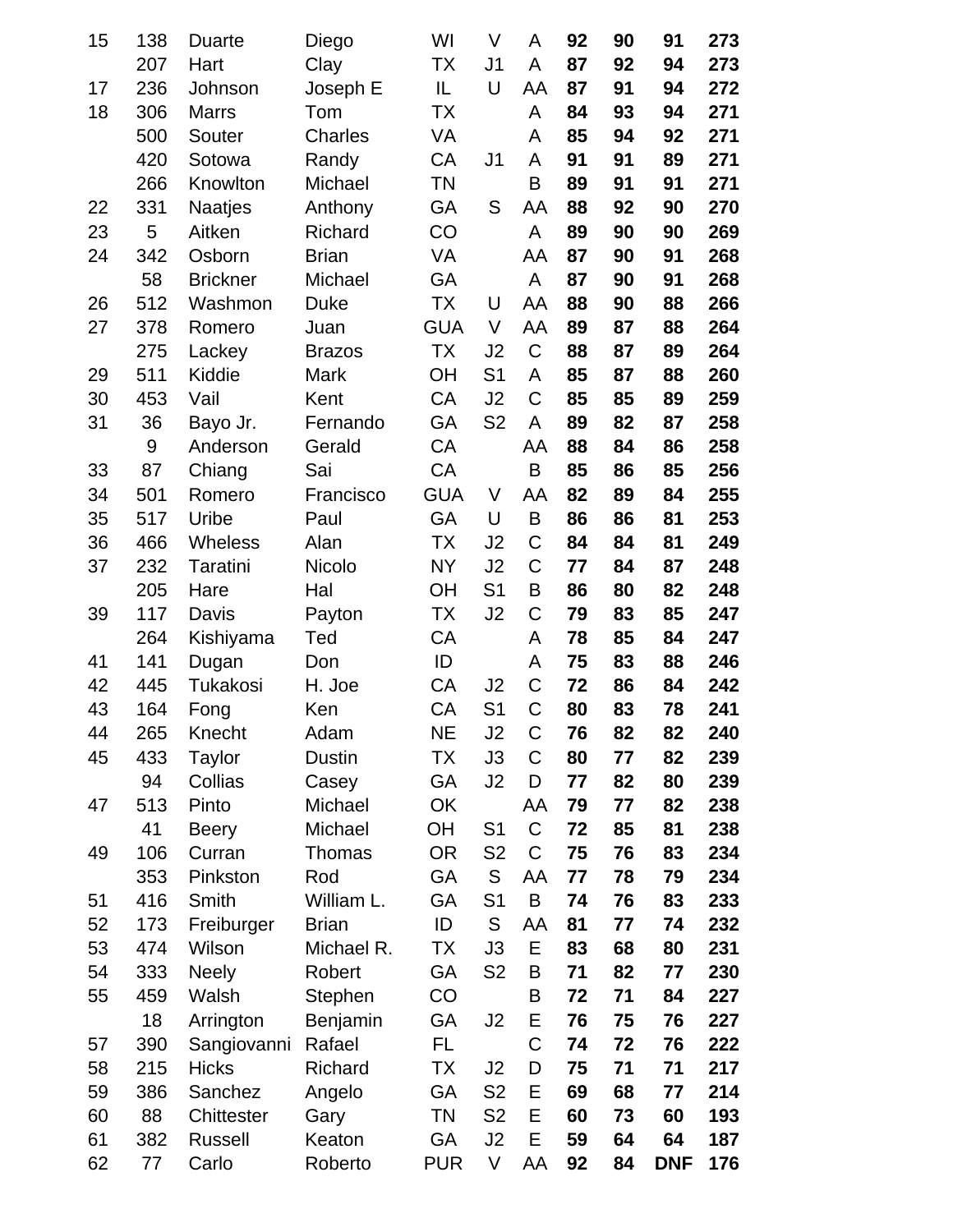# **Junior Men's Skeet**

**June 29 - July 1**

|                | Champion<br>2nd Place<br>3rd Place |                       | <b>Rick Jente</b><br><b>Allen Treadwell</b><br><b>Clay Hart</b> |              | 279<br>274<br>273 |             |    |                  |    |            |  |
|----------------|------------------------------------|-----------------------|-----------------------------------------------------------------|--------------|-------------------|-------------|----|------------------|----|------------|--|
| <b>High AA</b> |                                    |                       | <b>Brazos Lackey</b>                                            |              |                   |             |    |                  |    | 264        |  |
| Pos            |                                    | <b>Comp Last Name</b> | <b>First Name</b>                                               | <b>State</b> |                   |             |    | Cat CL Day1 Day2 |    | Day3 Total |  |
| 1              | 234                                | Jente                 | <b>Rick</b>                                                     | <b>MO</b>    | J <sub>1</sub>    | A           | 90 | 93               | 96 | 279        |  |
| $\overline{2}$ | 442                                | Treadwell             | Allen                                                           | <b>MO</b>    | J <sub>1</sub>    | A           | 93 | 91               | 90 | 274        |  |
| 3              | 207                                | Hart                  | Clay                                                            | TX           | J <sub>1</sub>    | A           | 87 | 92               | 94 | 273        |  |
| 4              | 420                                | Sotowa                | Randy                                                           | CA           | J <sub>1</sub>    | A           | 91 | 91               | 89 | 271        |  |
| 5              | 275                                | Lackey                | <b>Brazos</b>                                                   | TX           | J2                | C           | 88 | 87               | 89 | 264        |  |
| 6              | 453                                | Vail                  | Kent                                                            | CA           | J <sub>2</sub>    | $\mathsf C$ | 85 | 85               | 89 | 259        |  |
| 7              | 466                                | <b>Wheless</b>        | Alan                                                            | TX           | J2                | $\mathsf C$ | 84 | 84               | 81 | 249        |  |
| 8              | 232                                | Taratini              | Nicolo                                                          | NY.          | J <sub>2</sub>    | C           | 77 | 84               | 87 | 248        |  |
| 9              | 117                                | Davis                 | Payton                                                          | TX           | J2                | C           | 79 | 83               | 85 | 247        |  |
| 10             | 445                                | Tukakosi              | H. Joe                                                          | CA           | J2                | C           | 72 | 86               | 84 | 242        |  |
| 11             | 265                                | Knecht                | Adam                                                            | <b>NE</b>    | J2                | C           | 76 | 82               | 82 | 240        |  |
| 12             | 433                                | Taylor                | Dustin                                                          | TX           | J3                | C           | 80 | 77               | 82 | 239        |  |
|                | 94                                 | Collias               | Casey                                                           | GA           | J <sub>2</sub>    | D           | 77 | 82               | 80 | 239        |  |
| 14             | 474                                | Wilson                | Michael R.                                                      | TX           | J3                | Е           | 83 | 68               | 80 | 231        |  |
| 15             | 18                                 | Arrington             | <b>Benjamin</b>                                                 | GA           | J <sub>2</sub>    | E           | 76 | 75               | 76 | 227        |  |
| 16             | 215                                | <b>Hicks</b>          | Richard                                                         | ТX           | J2                | D           | 75 | 71               | 71 | 217        |  |
| 17             | 382                                | <b>Russell</b>        | Keaton                                                          | GA           | J2                | E           | 59 | 64               | 64 | 187        |  |

## **2000 USA Shooting National Championships**

**Women's Skeet June 29 - July 1**

| Champion  | <b>Cindy Shenberger</b> | 308 |
|-----------|-------------------------|-----|
| 2nd Place | <b>Connie Smotek</b>    | 290 |
| 3rd Place | <b>Linda Ferrence</b>   | 274 |
| High A    | <b>Shari Legate</b>     | 249 |
| High C    | <b>Chris Farrugia</b>   | 234 |

**Pos Comp Last Name First Name State Cat CL Day1 Day2 Day3 Total Final SO Total**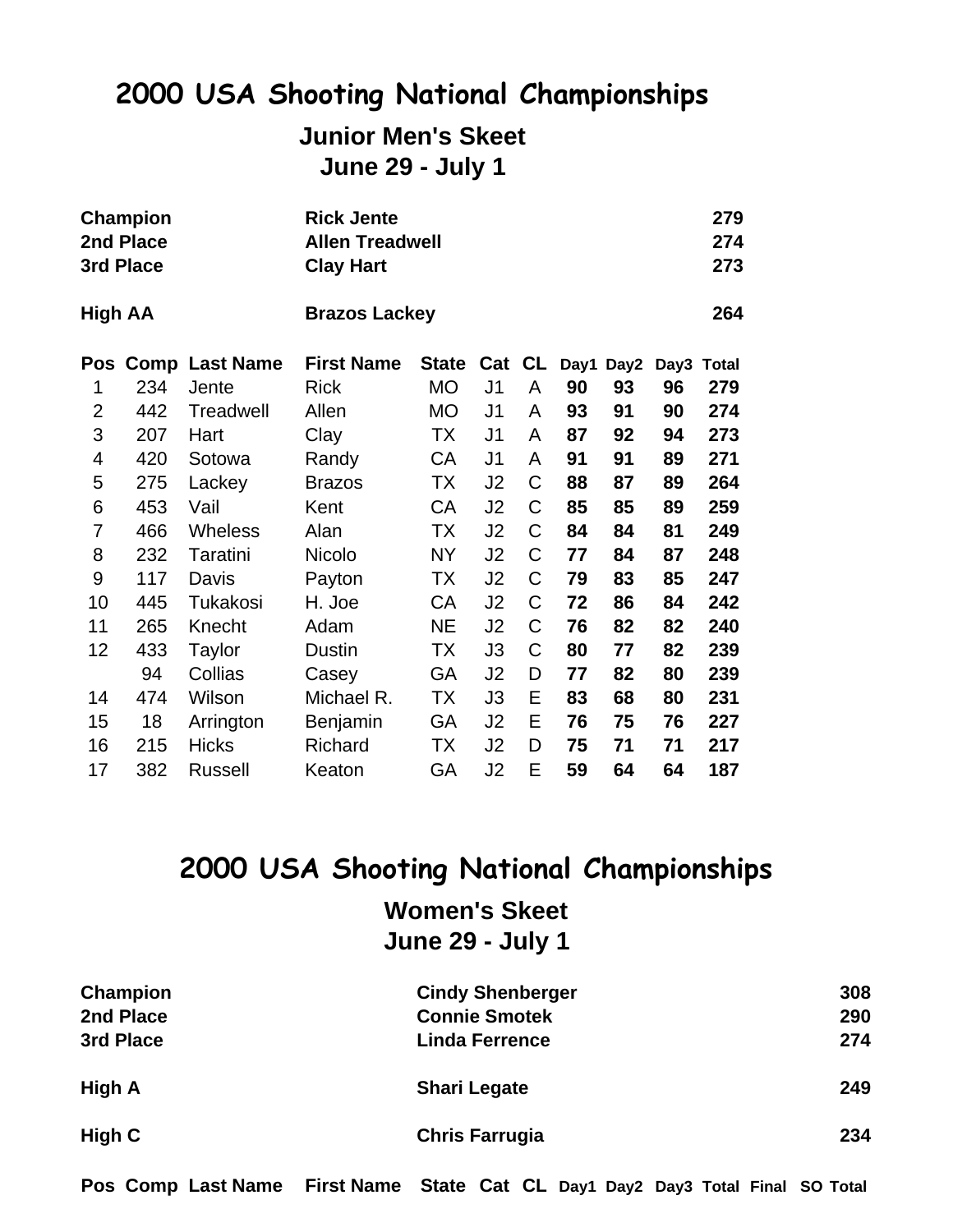| $\mathbf{1}$   | 404 | Shenberger    | Cindy     | <b>NC</b>  |    | AA | 93 | 95 | 96 | 284 | 24 |              | 308 |
|----------------|-----|---------------|-----------|------------|----|----|----|----|----|-----|----|--------------|-----|
| 2              | 417 | <b>Smotek</b> | Connie    | ТX         |    | A  | 86 | 92 | 90 | 268 | 22 |              | 290 |
| 3              | 156 | Ferrence      | Linda     | IL         |    |    | 88 | 83 | 84 | 255 | 19 |              | 274 |
| 4              | 289 | Legate        | Shari     | <b>CO</b>  |    | A  | 83 | 88 | 78 | 249 | 24 | 3            | 273 |
| 5              | 140 | Duffy         | Martha    | <b>NY</b>  |    | Α  | 80 | 89 | 85 | 254 | 19 | $\mathbf{2}$ | 273 |
| 6              | 340 | Ogilvie       | Lauryn    | <b>AUS</b> | J1 | AA | 81 | 82 | 81 | 244 | 22 |              | 266 |
| $\overline{7}$ | 155 | Farrugia      | Chris M.  | <b>CO</b>  |    | Е  | 73 | 78 | 83 | 234 |    |              |     |
| 8              | 104 | Crozier       | Leigh Ann | GA         | J2 | Е  | 70 | 80 | 83 | 233 |    |              |     |
| 9              | 226 | <b>Huff</b>   | Ann       | <b>OH</b>  |    | В  | 77 | 75 | 78 | 230 |    |              |     |
| 10             | 397 | Schroeder     | Patricia  | <b>TX</b>  |    |    | 73 | 79 | 77 | 229 |    |              |     |
|                |     |               |           |            |    |    |    |    |    |     |    |              |     |

# **2000 USA Shooting National Championships Junior Women's Skeet June 29 - July 1**

| Champion<br>2nd Place |     |                    | <b>Lauryn Ogilvie</b><br><b>Leigh Ann Crozier</b> |              | 244<br>233 |    |    |    |    |     |  |
|-----------------------|-----|--------------------|---------------------------------------------------|--------------|------------|----|----|----|----|-----|--|
|                       |     | Pos Comp Last Name | First Name State Cat CL Day1 Day2 Day3 Total      |              |            |    |    |    |    |     |  |
|                       | 340 | Ogilvie            | Lauryn                                            | AUS J1 AA 81 |            |    |    | 82 | 81 | 244 |  |
|                       | 104 | Crozier            | Leigh Ann                                         | GA –         | J2 l       | E. | 70 | 80 | 83 | 233 |  |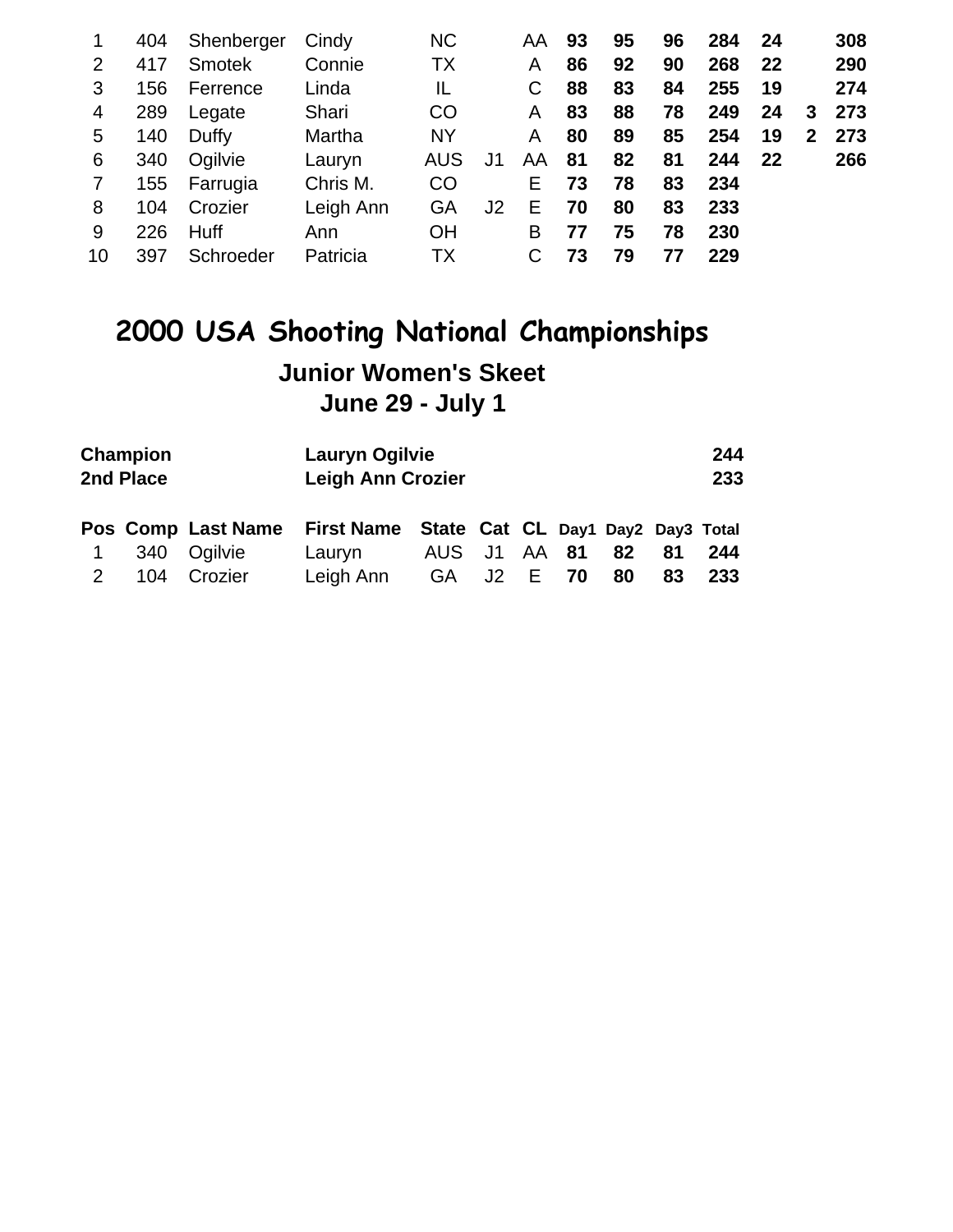#### **Men's Double Trap June 26 - 27**

|                  | Champion<br>2nd Place<br>3rd Place |                    |                   |              | <b>Glenn Eller</b><br><b>Bill Keever</b><br><b>Lance Bade</b>      |    |     |                        |     |            | 336<br>326<br>324  |  |
|------------------|------------------------------------|--------------------|-------------------|--------------|--------------------------------------------------------------------|----|-----|------------------------|-----|------------|--------------------|--|
| 2nd AA<br>3rd AA | <b>High AA</b>                     |                    |                   |              | <b>Chuck Reddong</b><br><b>David Alcoriza</b><br><b>Steve Puls</b> |    |     |                        |     |            | 271<br>264<br>263  |  |
| High A<br>2nd A  |                                    |                    |                   |              | <b>Benton Enomoto</b><br><b>Matt Wallace</b>                       |    |     |                        |     | 269<br>250 |                    |  |
| High C           |                                    |                    |                   |              | <b>Patrick Callahan</b>                                            |    |     |                        |     |            | 239                |  |
|                  | <b>High Visitor</b>                |                    |                   |              | <b>Russell Mark</b><br>275                                         |    |     |                        |     |            |                    |  |
|                  |                                    | Pos Comp Last Name | <b>First Name</b> | <b>State</b> |                                                                    |    |     | Cat CL Day1 Day2 Total |     |            | <b>Final Total</b> |  |
| 1                | 148                                | Eller              | Glenn             | TX           | J1                                                                 |    |     | AA 144 144 288         |     | 48         | 336                |  |
| $\overline{2}$   | 249                                | Keever             | Bill              | AL           | S                                                                  | AA | 139 | 138                    | 277 | 49         | 326                |  |
| 3                | 24                                 | <b>Bade</b>        | Lance             | <b>CO</b>    |                                                                    | AA | 137 | 140                    | 277 | 47         | 324                |  |
| 4                | 483                                | Redding            | Chuck             | CA           |                                                                    | AA | 138 | 133                    | 271 | 47         | 318                |  |
| 5                | 152                                | Enomoto            | <b>Benton</b>     | CO           |                                                                    | A  | 137 | 132                    | 269 | 45         | 314                |  |
| 6                | 13                                 | Alcoriza           | David             | AL           | S                                                                  | AA | 134 | 130                    | 264 | 41         | 305                |  |
| 7                | 304                                | <b>Mark</b>        | <b>Russell</b>    | <b>AUS</b>   | V                                                                  | AA | 140 | 135                    | 275 |            |                    |  |
| 8                | 360                                | Puls               | <b>Steve</b>      | <b>OK</b>    |                                                                    | AA | 131 | 132                    | 263 |            |                    |  |
| 9                | 428                                | Tagtmeyer          | <b>Brett</b>      | CO           | J1                                                                 | AA | 133 | 129                    | 262 |            |                    |  |
| 10               | 381                                | Ruchong            | <b>Matthew</b>    | CO           |                                                                    | AA | 136 | 124                    | 260 |            |                    |  |
| 11               | 219                                | Holguin            | Jeff              | CO           |                                                                    | AA | 132 | 127                    | 259 |            |                    |  |
|                  | 42                                 | <b>Bennazar</b>    | Lucas             | <b>PR</b>    | V                                                                  | AA | 133 | 126                    | 259 |            |                    |  |
| 13               | 260                                | Kiernan            | Chris             | CO           |                                                                    | AA | 129 | 129                    | 258 |            |                    |  |
|                  | 194                                | Grazioli           | Dominic           | TX.          | S                                                                  |    |     | AA 129 129             | 258 |            |                    |  |
| 15               | 153                                | Erickson           | <b>Bret</b>       | <b>GA</b>    | S                                                                  | AA | 130 | 126                    | 256 |            |                    |  |
| 16               | 457                                | Wallace            | Matthew           | <b>TN</b>    | J <sub>2</sub>                                                     | A  | 128 | 122                    | 250 |            |                    |  |
| 17               | 128                                | <b>DePuydt</b>     | Matthew           | GA           | S                                                                  | AA | 116 | 133                    | 249 |            |                    |  |
| 18               | 213                                | Herman             | Michael           | CO           | S                                                                  | AA | 127 | 121                    | 248 |            |                    |  |
| 19               | 93                                 | Clawson            | James             | MT           | S <sub>1</sub>                                                     | A  | 117 | 128                    | 245 |            |                    |  |
| 20               | 401                                | Senter             | David             | <b>OR</b>    | S                                                                  | AA | 123 | 121                    | 244 |            |                    |  |
| 21               | 273                                | Kurenda            | Frank             | <b>CAN</b>   | V                                                                  | B  | 123 | 118                    | 241 |            |                    |  |
| 22               | 75                                 | Callahan           | Patrick           | LA           | S <sub>1</sub>                                                     | C  | 119 | 120                    | 239 |            |                    |  |
| 23               | 197                                | Hadden             | Richard           | <b>GA</b>    | ${\mathsf S}$                                                      | AA | 121 | 117                    | 238 |            |                    |  |
| 24               | 56                                 | <b>Brantley</b>    | <b>Travis</b>     | GA           | S                                                                  | AA | 118 | 119                    | 237 |            |                    |  |
| 25               | 323                                | Meyer              | James             | FL.          | S <sub>2</sub>                                                     | B  |     | 124 110 234            |     |            |                    |  |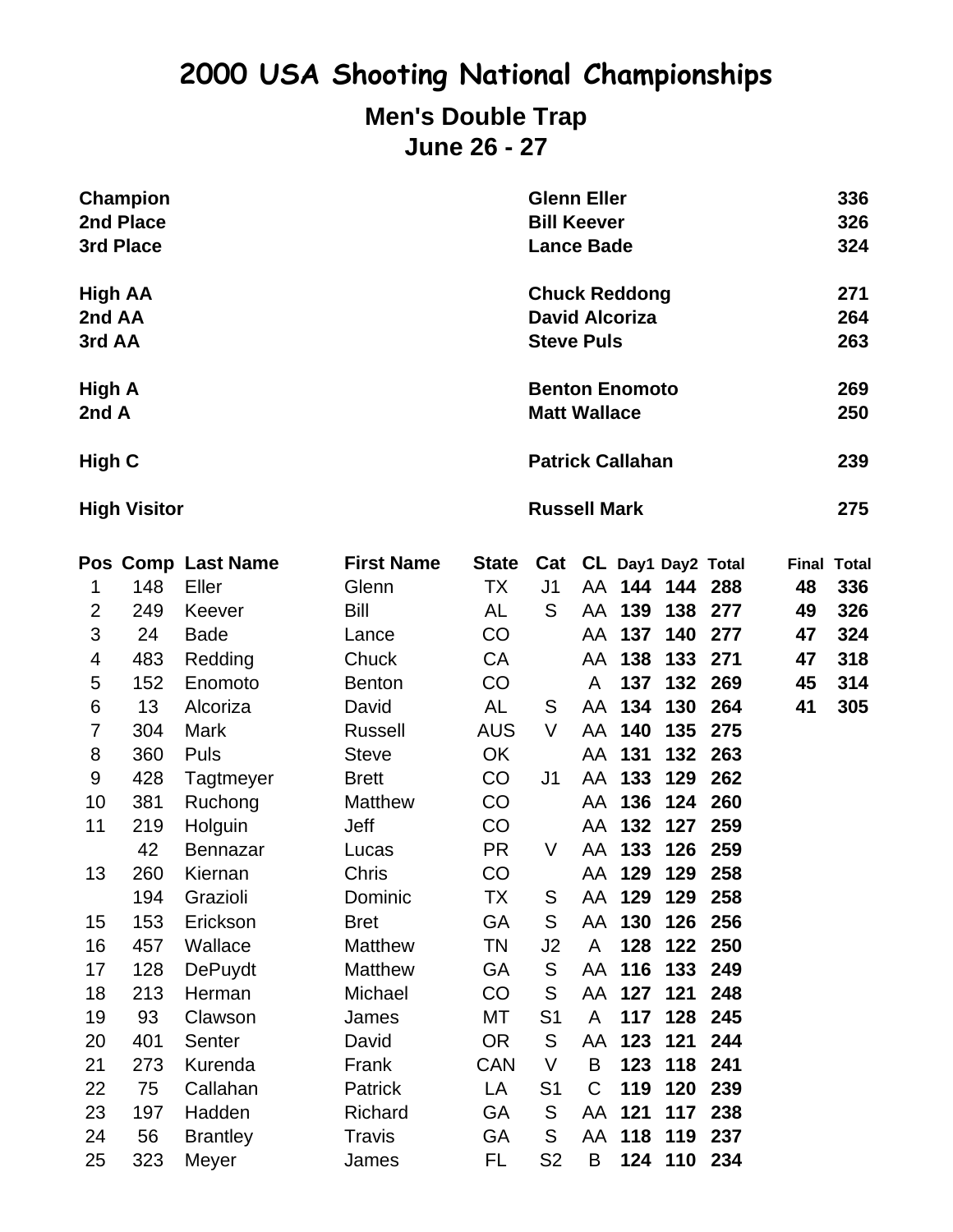|  | 26 439 Throckmorton | Aaron      |                   | AR J1 D 114 114 228 |  |  |
|--|---------------------|------------|-------------------|---------------------|--|--|
|  | 27 227 Humble       | David      |                   | FL S2 B 108 111 219 |  |  |
|  | 28 487 Ondov        | Chuck      | MT C 110 105 215  |                     |  |  |
|  | 29 276 Lackey       | John-David | TX J1 C 96 97 193 |                     |  |  |

#### **Junior Men's Double Trap June 26 - 27**

|   | Champion<br>2nd Place<br>3rd Place |                    |                   | <b>Glenn Eller</b><br><b>Brett Tagtmeyer</b><br><b>Matt Wallace</b> |     | 288<br>262<br>250 |     |                |      |
|---|------------------------------------|--------------------|-------------------|---------------------------------------------------------------------|-----|-------------------|-----|----------------|------|
|   |                                    | Pos Comp Last Name | <b>First Name</b> | State Cat CL Day1 Day2 Total                                        |     |                   |     |                |      |
|   | 148                                | Eller              | Glenn             | TX.                                                                 | J1  |                   |     | AA 144 144 288 |      |
| 2 | 428                                | Tagtmeyer          | <b>Brett</b>      | CO                                                                  | J1. |                   |     | AA 133 129     | -262 |
| 3 | 457                                | Wallace            | <b>Matthew</b>    | TN.                                                                 | J2  | A                 |     | 128 122 250    |      |
| 4 | 439                                | Throckmorton       | Aaron             | AR                                                                  | J1  | D                 | 114 | 114            | 228  |
| 5 | 276                                | Lackey             | John-David        | TХ                                                                  | J1  | C                 | 96  | 97             | 193  |

## **2000 USA Shooting National Championships**

# **Women's Double Trap**

### **June 26 - 27**

|         | Champion  |                    |                   |           |                                             | <b>Kimberly Rhode</b> |     |                    |         |    |    |     |
|---------|-----------|--------------------|-------------------|-----------|---------------------------------------------|-----------------------|-----|--------------------|---------|----|----|-----|
|         | 2nd Place |                    |                   |           | <b>Theresa DeWitt</b>                       |                       |     |                    |         |    |    | 292 |
|         | 3rd Place |                    |                   |           | <b>Joetta Dement</b>                        |                       |     |                    |         |    |    | 280 |
| High AA |           |                    |                   |           | <b>Ellie Schad</b>                          |                       |     |                    |         |    |    | 225 |
| High A  |           |                    |                   |           | Kyndra Hogan                                |                       |     |                    |         |    |    | 239 |
| High C  |           |                    |                   |           | <b>Denise Morrison</b>                      |                       |     |                    |         |    |    | 220 |
|         |           | Pos Comp Last Name | <b>First Name</b> |           | State Cat CL Day1 Day2 Total SO Final Total |                       |     |                    |         |    |    |     |
|         | 368       | Rhode              | Kimberly          | CA        | W.U                                         | A                     |     | 135 139 274        |         |    | 41 | 315 |
| 2       | 130       | <b>DeWitt</b>      | Theresa           | AL        | W.S                                         |                       |     | AA 128 126 254     |         |    | 38 | 292 |
| 3       | 125       | Dement             | Joetta            | AL        |                                             |                       |     | W.S AA 120 119 239 |         |    | 41 | 280 |
| 4       | 217       | Hogan              | Kyndra            | CO        | W,J1                                        | A                     | 121 | 118 239            |         |    | 35 | 274 |
| 5       | 393       | Schad              | Ellie             | <b>CO</b> | W                                           | AA                    | 120 | 105 225            |         |    | 38 | 263 |
| 6       | 267       | Koch-Paramore      | Carolyn           | <b>OK</b> | W                                           | D                     | 110 |                    | 110 220 | -3 | 37 | 257 |
| 7       | 322       | Meyer              | Cynthia           | <b>NY</b> | W,V                                         | B                     | 132 | 130 262            |         |    |    |     |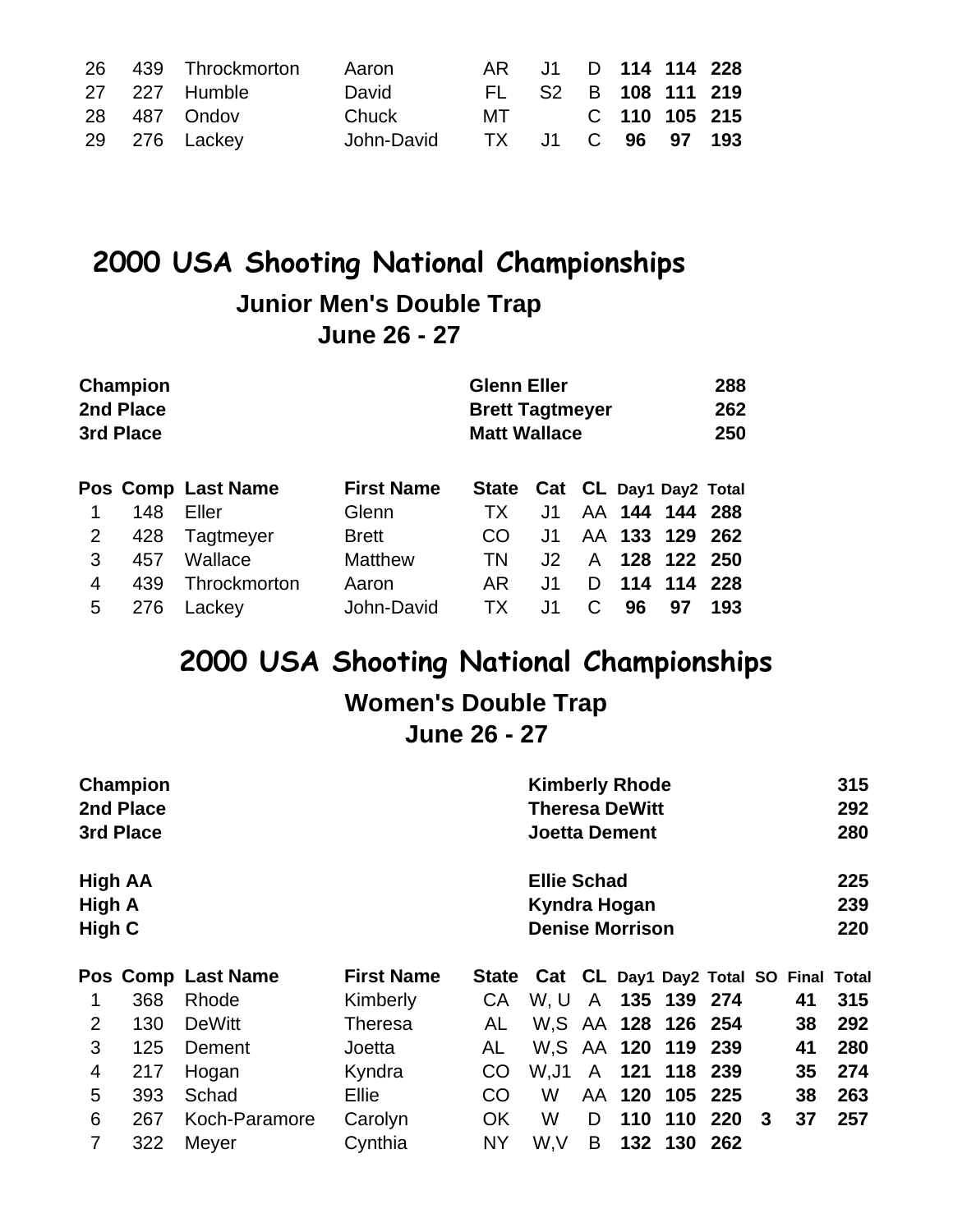|  | 8 327 Morrison  | Denise  |     | AL W.S C 105 115 220 2 |  |               |  |
|--|-----------------|---------|-----|------------------------|--|---------------|--|
|  | 9 221 Holtz     | Lacy    |     | CO W, J1 B 113 104 217 |  |               |  |
|  | 10 312 McFadden | Tonia   |     | AL W.S AA 99 96 195    |  |               |  |
|  | 11 359 Puls     | Kathlee | OK. |                        |  | W E 74 87 161 |  |

## **2000 USA Shooting National Championships Junior Women's Double Trap June 26 - 27**

|   | Champion<br>2nd Place |                    |                   |                              | Kyndra Hogan<br><b>Lacy Holtz</b> |  | 239<br>217 |
|---|-----------------------|--------------------|-------------------|------------------------------|-----------------------------------|--|------------|
|   |                       | Pos Comp Last Name | <b>First Name</b> | State Cat CL Day1 Day2 Total |                                   |  |            |
|   |                       | 1 217 Hogan        | Kyndra            |                              | CO W, J1 A 121 118 239            |  |            |
| 2 |                       | 221 Holtz          | Lacy              | CO                           | W.J1 B 113 104 217                |  |            |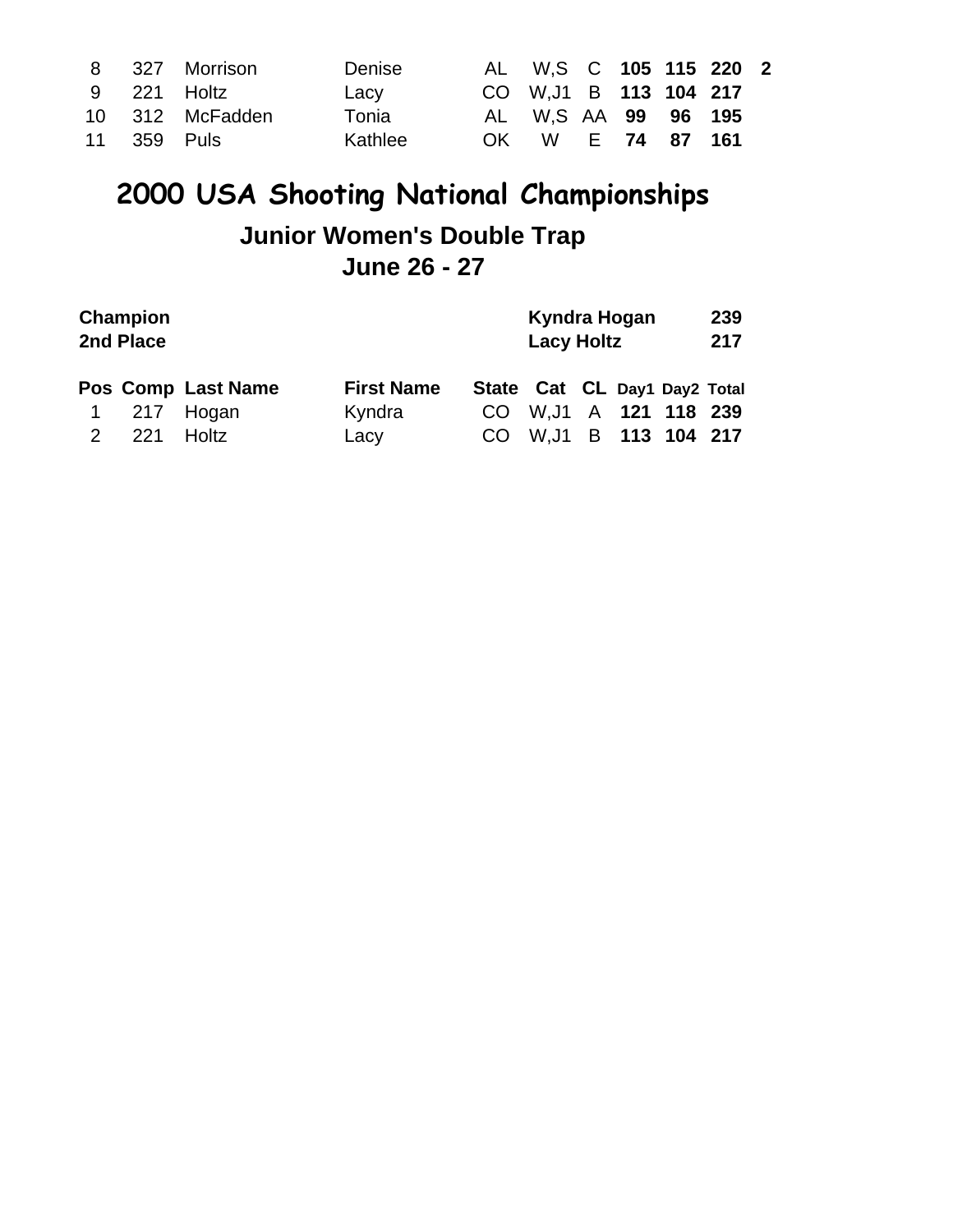#### **Men's Trap June 22 - 24**

|                                                                      | <b>Champion</b><br>2nd Place<br>3rd Place                        |                                                                                                                                    |                                                                                                                                         |                                                                                                 |                                                                     | <b>Lance Bade</b><br><b>Matt Ruchong</b><br><b>Mike Herman</b>        |                                                          |                                                          |                                                          |                                                                    |                                                                                | 313<br>312<br>307 |                                        |  |  |
|----------------------------------------------------------------------|------------------------------------------------------------------|------------------------------------------------------------------------------------------------------------------------------------|-----------------------------------------------------------------------------------------------------------------------------------------|-------------------------------------------------------------------------------------------------|---------------------------------------------------------------------|-----------------------------------------------------------------------|----------------------------------------------------------|----------------------------------------------------------|----------------------------------------------------------|--------------------------------------------------------------------|--------------------------------------------------------------------------------|-------------------|----------------------------------------|--|--|
| High AA<br>2nd AA<br>3rd AA                                          |                                                                  |                                                                                                                                    |                                                                                                                                         |                                                                                                 | <b>Chris Kiernan</b><br><b>Josh Lakatos</b><br><b>Bret Erickson</b> |                                                                       |                                                          |                                                          |                                                          |                                                                    | 283<br>283<br>280                                                              |                   |                                        |  |  |
| High A                                                               |                                                                  |                                                                                                                                    |                                                                                                                                         | <b>James Clawson</b>                                                                            |                                                                     |                                                                       |                                                          |                                                          | 277                                                      |                                                                    |                                                                                |                   |                                        |  |  |
| High B                                                               |                                                                  |                                                                                                                                    |                                                                                                                                         |                                                                                                 |                                                                     |                                                                       | <b>Chuck Ondov</b>                                       |                                                          |                                                          |                                                                    |                                                                                |                   | 266                                    |  |  |
| High C<br>2nd C<br>3rd C                                             |                                                                  |                                                                                                                                    |                                                                                                                                         |                                                                                                 |                                                                     | <b>Gary Elledge</b><br><b>Zach Owens</b>                              | <b>Dwayne Weger</b>                                      |                                                          |                                                          |                                                                    | 260<br>256<br>244                                                              |                   |                                        |  |  |
| High D<br>2nd D<br>3rd D                                             |                                                                  |                                                                                                                                    |                                                                                                                                         |                                                                                                 |                                                                     | <b>Matt Wallace</b><br><b>Shon Doyle</b><br><b>Jean Constantindes</b> |                                                          |                                                          |                                                          |                                                                    |                                                                                | 268<br>248<br>247 |                                        |  |  |
| High E<br>2nd E                                                      |                                                                  |                                                                                                                                    |                                                                                                                                         |                                                                                                 |                                                                     | <b>Eric Sissoko</b><br><b>Michael Meadow</b>                          |                                                          |                                                          |                                                          |                                                                    |                                                                                |                   | 231<br>227                             |  |  |
| <b>Senior 1</b><br><b>Senior 2</b>                                   |                                                                  |                                                                                                                                    |                                                                                                                                         |                                                                                                 |                                                                     | <b>James Clawson</b><br><b>James Meyer</b>                            |                                                          |                                                          |                                                          |                                                                    |                                                                                |                   | 277<br>232                             |  |  |
|                                                                      | <b>High Visitor</b>                                              |                                                                                                                                    |                                                                                                                                         |                                                                                                 |                                                                     | <b>Francisco Boza</b>                                                 |                                                          |                                                          |                                                          |                                                                    |                                                                                |                   | 279                                    |  |  |
| 1<br>$\overline{2}$<br>3<br>4<br>5<br>6<br>$\overline{7}$<br>8<br>10 | 24<br>381<br>213<br>260<br>153<br>277<br>51<br>360<br>401<br>288 | Pos Comp Last Name<br><b>Bade</b><br>Ruchong<br>Herman<br>Kiernan<br>Erickson<br>Lakatos<br><b>Boza</b><br>Puls<br>Senter<br>Leary | <b>First Name</b><br>Lance<br><b>Matthew</b><br>Michael<br>Chris<br><b>Bret</b><br>Josh<br>Francisco<br><b>Steve</b><br>David<br>George | <b>State</b><br>CO<br>CO<br>CO<br>CO<br>GA<br>CA<br><b>PER</b><br>OK<br><b>OR</b><br><b>CAN</b> | S<br>S<br>V<br>S<br>V                                               | AA<br>AA<br>AA<br>AA<br>AA<br>AA<br>AA<br>AA<br>AA<br>AA              | 97<br>95<br>92<br>94<br>93<br>95<br>94<br>97<br>94<br>90 | 95<br>97<br>96<br>95<br>94<br>95<br>94<br>90<br>95<br>93 | 96<br>96<br>96<br>94<br>93<br>93<br>91<br>91<br>89<br>94 | 288<br>288<br>284<br>283<br>280<br>283<br>279<br>278<br>278<br>277 | Cat CL Day1 Day2 Day3 Total Final SO Total<br>25<br>24<br>23<br>24<br>25<br>21 | $\mathbf 1$<br>0  | 313<br>312<br>307<br>307<br>305<br>304 |  |  |
| 13<br>14                                                             | 142<br>93<br>428<br>194                                          | Dulohery<br>Clawson<br>Tagtmeyer<br>Grazioli<br>Pos Comp Last Name                                                                 | Shawn<br>James<br><b>Brett</b><br>Dominic<br><b>First Name</b>                                                                          | <b>GA</b><br>МT<br>CO<br>TX<br><b>State</b>                                                     | S<br>S <sub>1</sub><br>J <sub>1</sub><br>${\mathsf S}$<br>Cat       | AA<br>A<br>AA<br>AA                                                   | 91<br>96<br>97<br>91<br>CL Day1                          | 93<br>92<br>88<br>94                                     | 93<br>89<br>90<br>89<br>Day2 Day3 Total                  | 277<br>277<br>275<br>274                                           |                                                                                |                   |                                        |  |  |
| 15                                                                   | 13                                                               | Alcoriza                                                                                                                           | David                                                                                                                                   | AL                                                                                              | S                                                                   | AA                                                                    | 88                                                       | 90                                                       | 93                                                       | 271                                                                |                                                                                |                   |                                        |  |  |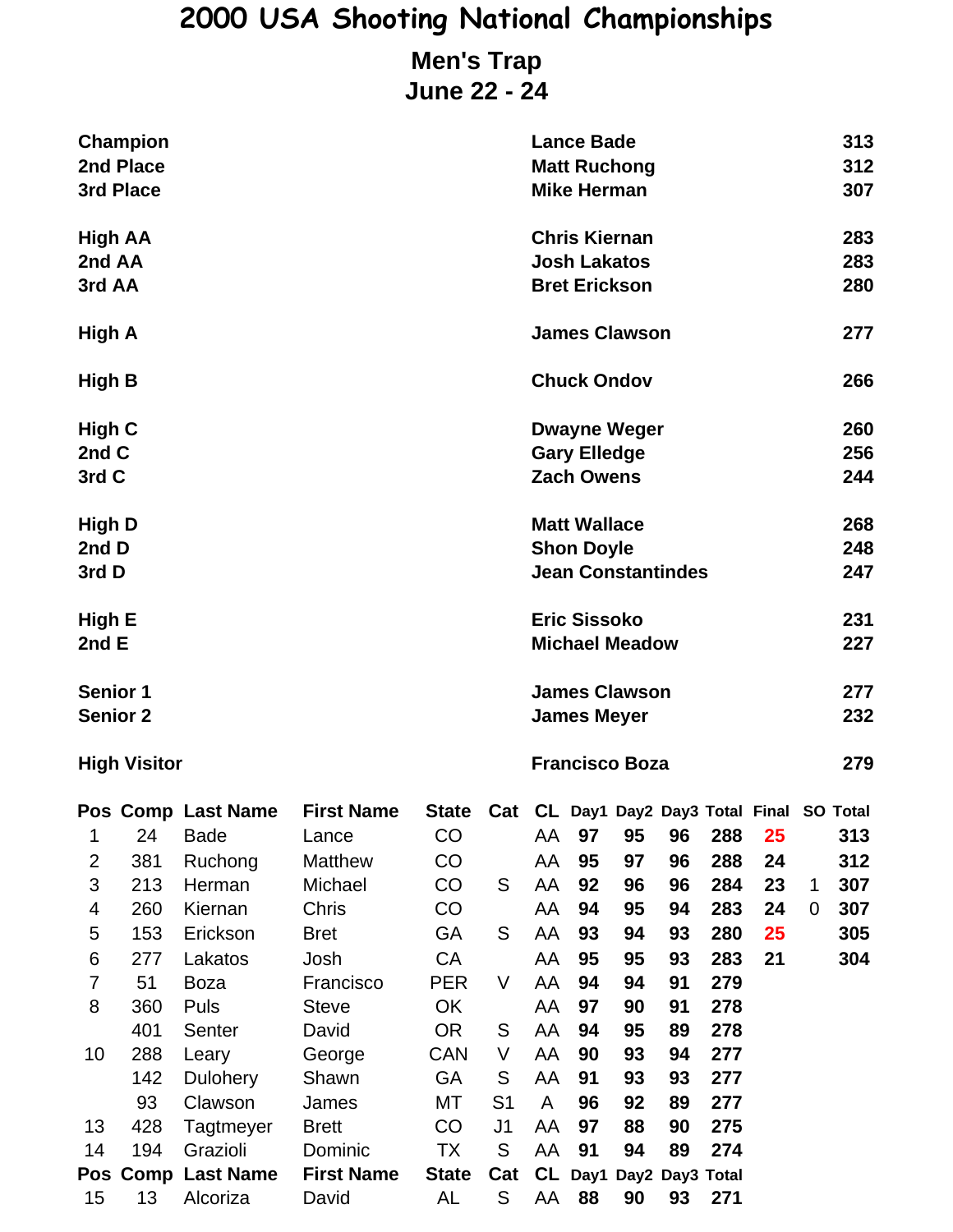| 16 | 219 | Holguin                   | Jeff          | CO         |                | AA          | 92 | 88 | 91 | 271 |
|----|-----|---------------------------|---------------|------------|----------------|-------------|----|----|----|-----|
| 17 | 249 | Keever                    | <b>Bill</b>   | <b>AL</b>  | S              | AA          | 92 | 83 | 93 | 268 |
|    | 457 | Wallace                   | Matt          | <b>TN</b>  | J <sub>2</sub> | D           | 87 | 92 | 89 | 268 |
| 19 | 128 | <b>DePuydt</b>            | Matthew       | GA         | S              | AA          | 86 | 92 | 88 | 266 |
|    | 487 | Ondov                     | Chuck         | MT         |                | B           | 89 | 90 | 87 | 266 |
|    | 110 | D'Elia                    | Paul          | <b>CAN</b> | V              | $\tilde{?}$ | 91 | 87 | 88 | 266 |
| 22 | 133 | <b>Dietl</b>              | Charles J     | CO         | S <sub>1</sub> | A           | 88 | 88 | 87 | 263 |
| 23 | 197 | Hadden                    | Richard       | GA         | S              | AA          | 84 | 93 | 84 | 261 |
| 24 | 464 | Weger                     | Dwayne        | <b>TX</b>  |                | $\mathsf C$ | 83 | 89 | 88 | 260 |
|    | 56  | <b>Brantley</b>           | Travis        | GA         | S              | AA          | 86 | 90 | 84 | 260 |
| 26 | 430 | Taniguchi                 | Yuichi        | GA         | V              | $\mathsf C$ | 89 | 85 | 85 | 259 |
| 27 | 147 | Elledge                   | Gary          | GA         | S <sub>1</sub> | $\mathsf C$ | 80 | 84 | 92 | 256 |
|    | 293 | Linn                      | John          | CO         |                | AA          | 85 | 79 | 92 | 256 |
|    | 89  | Chordash                  | Richard       | <b>NY</b>  | S <sub>1</sub> | A           | 87 | 86 | 83 | 256 |
| 30 | 102 | Cowin                     | Robert        | CA         | J <sub>1</sub> | B           | 83 | 82 | 86 | 251 |
| 31 | 137 | Doyle, II                 | Shon          | WI         | J <sub>2</sub> | D           | 80 | 85 | 83 | 248 |
|    | 273 | Kurenda                   | Frank         | <b>CAN</b> | $\vee$         | B           | 78 | 83 | 87 | 248 |
| 33 | 97  | Constantindes Jean        |               | GA         |                | D           | 86 | 83 | 78 | 247 |
| 34 | 490 | Owen                      | Zachary       | <b>MD</b>  | J <sub>2</sub> | C           | 87 | 77 | 80 | 244 |
| 35 | 475 | Wirth                     | Steven P.     | <b>MO</b>  |                | D           | 80 | 79 | 84 | 243 |
| 36 | 477 | Wolfington                | John          | PA         |                | $\mathsf C$ | 83 | 82 | 77 | 242 |
| 37 | 439 | <b>Throckmorton Aaron</b> |               | AR         | J <sub>1</sub> | B           | 77 | 80 | 83 | 240 |
| 38 | 276 | Lackey                    | John-David    | TX         | J <sub>1</sub> | D           | 75 | 82 | 82 | 239 |
| 39 | 175 | Furman                    | George        | WI         |                | C           | 78 | 80 | 74 | 232 |
|    | 323 | Meyer                     | James         | <b>FL</b>  | S <sub>2</sub> | $\mathsf C$ | 77 | 75 | 80 | 232 |
| 41 | 492 | Sissoko                   | Eric          | GA         | J2             | E           | 72 | 78 | 81 | 231 |
|    | 230 | Inman                     | Walter        | <b>FL</b>  | S <sub>2</sub> | D           | 76 | 74 | 81 | 231 |
| 43 | 410 | Sisson                    | Ray           | TX         | J <sub>1</sub> | C           | 74 | 79 | 75 | 228 |
| 44 | 316 | Meadow                    | Michael       | <b>MD</b>  | J <sub>1</sub> | E           | 74 | 74 | 79 | 227 |
| 45 | 23  | <b>Baber</b>              | Thomas        | FL.        | S <sub>1</sub> | E           | 77 | 73 | 76 | 226 |
| 46 | 460 | Wang                      | Shiu-Lun      | CA         | S <sub>1</sub> | D           | 70 | 78 | 76 | 224 |
| 47 | 337 | Nindorf                   | Jason         | ТX         | J2             | C           | 63 | 75 | 80 | 218 |
| 48 | 479 | Work                      | Samuel        | VA         | S <sub>1</sub> | D           | 74 | 70 | 72 | 216 |
| 49 | 99  | Costello                  | Daniel M      | DC         | J2             | C           | 76 | 65 | 74 | 215 |
| 50 | 380 | Roux                      | Tre'          | LA         |                | Е           | 74 | 71 | 69 | 214 |
| 51 | 478 | Wood, III                 | R. David      | TX         | J <sub>2</sub> | D           | 66 | 68 | 78 | 212 |
| 52 | 356 | Plaunt                    | James R       | ТX         | S <sub>1</sub> | Е           | 65 | 66 | 78 | 209 |
| 53 | 16  | Archdale                  | <b>Steven</b> | <b>ENG</b> | V              | A           | 66 | 73 | 68 | 207 |
| 54 | 209 | Harwick                   | Jack          | PA         | S <sub>2</sub> | D           | 68 | 0  | 0  | 68  |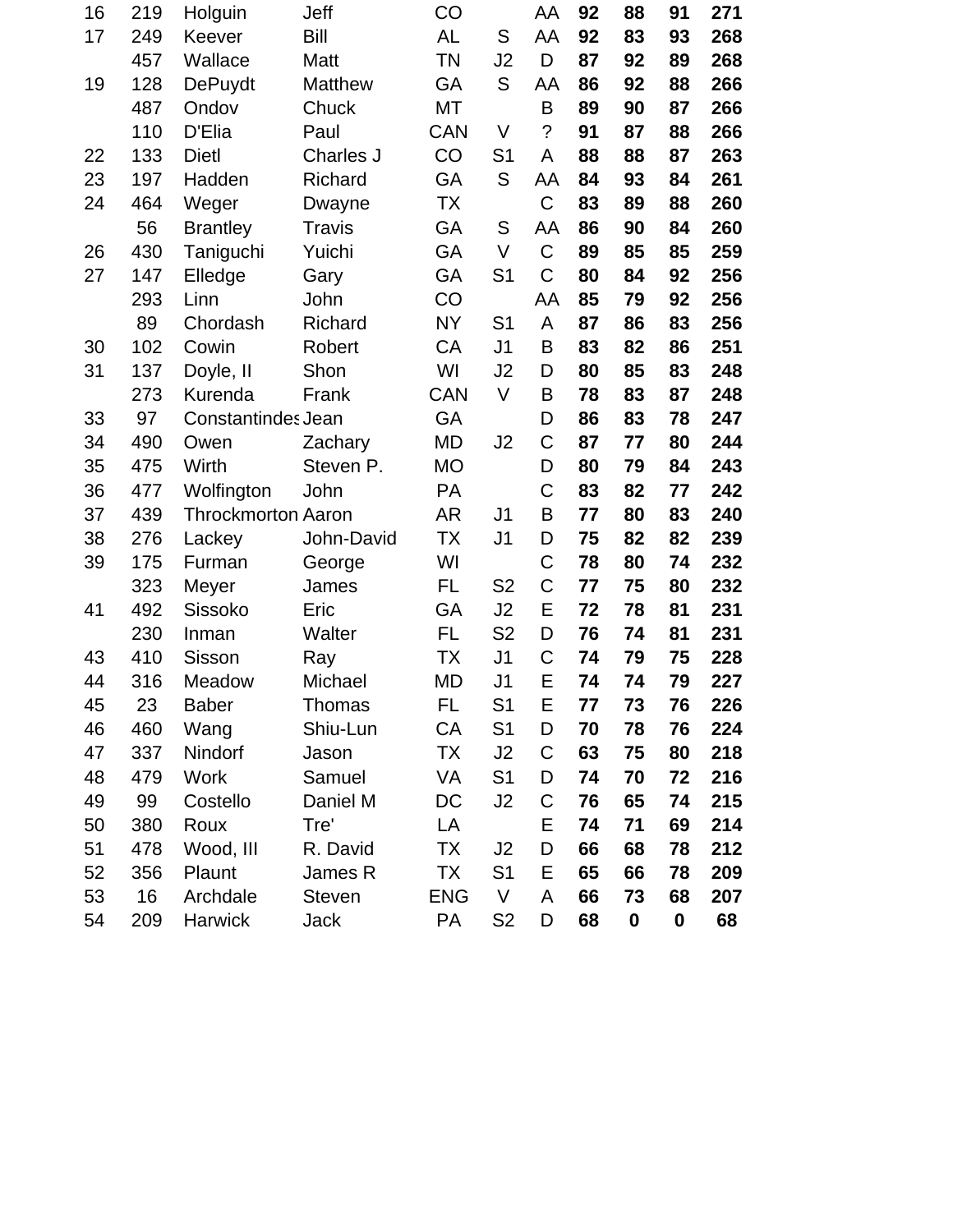#### **Junior Men's Trap June 22 - 24**

|                | Champion<br>2nd Place<br>3rd Place |                           |                   |              |                |    |                     | <b>Brett Tagtmeyer</b><br><b>Matt Wallace</b><br><b>Robert Cowin</b> |                 |     |  |  |  |
|----------------|------------------------------------|---------------------------|-------------------|--------------|----------------|----|---------------------|----------------------------------------------------------------------|-----------------|-----|--|--|--|
|                | <b>High Intermediate Junior</b>    |                           |                   |              |                |    | <b>Matt Wallace</b> |                                                                      |                 |     |  |  |  |
| Pos            |                                    | <b>Comp Last Name</b>     | <b>First Name</b> | <b>State</b> | Cat            | CL | Day1                |                                                                      | Day2 Day3 Total |     |  |  |  |
| 1              | 428                                | Tagtmeyer                 | <b>Brett</b>      | CO           | J <sub>1</sub> | AA | 97                  | 88                                                                   | 90              | 275 |  |  |  |
| $\overline{2}$ | 457                                | Wallace                   | Matt              | TN           | J <sub>2</sub> | D  | 87                  | 92                                                                   | 89              | 268 |  |  |  |
| 3              | 102                                | Cowin                     | Robert            | СA           | J <sub>1</sub> | B  | 83                  | 82                                                                   | 86              | 251 |  |  |  |
| 4              | 137                                | Doyle, II                 | Shon              | WI           | J <sub>2</sub> | D  | 80                  | 85                                                                   | 83              | 248 |  |  |  |
| 5              | 490                                | Owen                      | Zachary           | MD           | J <sub>2</sub> | С  | 87                  | 77                                                                   | 80              | 244 |  |  |  |
| 6              | 439                                | <b>Throckmorton Aaron</b> |                   | AR           | J1             | В  | 77                  | 80                                                                   | 83              | 240 |  |  |  |
| 7              | 276                                | Lackey                    | John-David        | TX           | J <sub>1</sub> | D  | 75                  | 82                                                                   | 82              | 239 |  |  |  |
| 8              | 492                                | Sissoko                   | Eric              | GA           | J <sub>2</sub> | E  | 72                  | 78                                                                   | 81              | 231 |  |  |  |
| 9              | 410                                | Sisson                    | Ray               | ТX           | J <sub>1</sub> | C  | 74                  | 79                                                                   | 75              | 228 |  |  |  |
| 10             | 316                                | Meadow                    | Michael           | MD           | J <sub>1</sub> | E  | 74                  | 74                                                                   | 79              | 227 |  |  |  |
| 11             | 337                                | Nindorf                   | Jason             | ТX           | J <sub>2</sub> | C  | 63                  | 75                                                                   | 80              | 218 |  |  |  |
| 12             | 99                                 | Costello                  | Daniel M          | DC           | J2             | C  | 76                  | 65                                                                   | 74              | 215 |  |  |  |
| 13             | 478                                | Wood, III                 | R. David          | ТX           | J <sub>2</sub> | D  | 66                  | 68                                                                   | 78              | 212 |  |  |  |